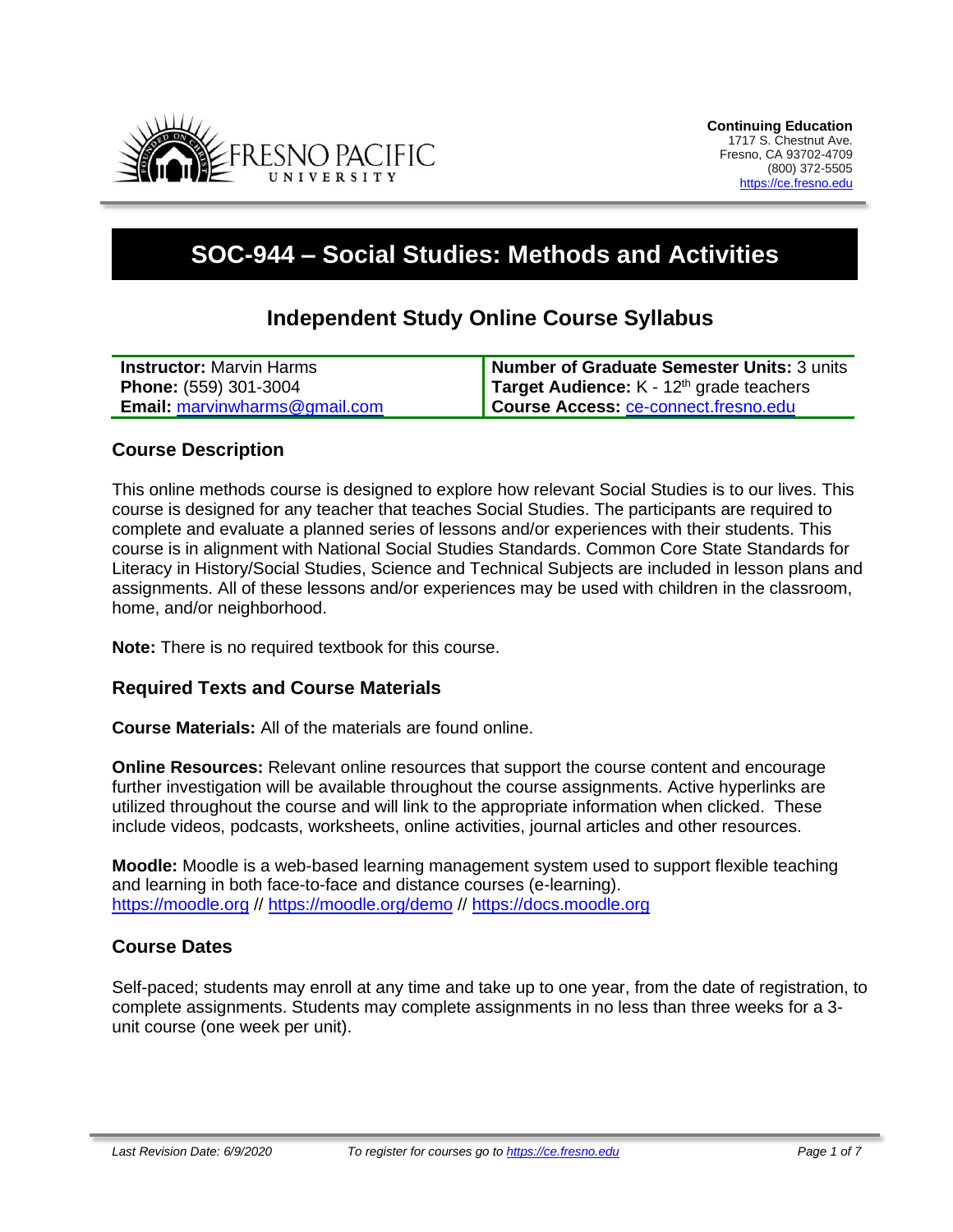# **National Standards Addressed in This Course**

## **National Board for Professional Teaching Standards (NBPTS)**

[\(http://www.nbpts.org/standards-five-core-propositions/\)](http://www.nbpts.org/standards-five-core-propositions/)

First published in 1989 and updated in 2016, *[What Teachers Should Know and Be Able to Do](http://www.accomplishedteacher.org/)* articulates the National Board's Five Core Propositions for teaching. The Five Core Propositions comparable to medicine's Hippocratic Oath — set forth the profession's vision for accomplished teaching. Together, the propositions form the basis of all National Board Standards and the foundation for National Board Certification. Course assignments have been designed so students can demonstrate excellence against these professional teaching standards whenever possible.

- Proposition 1: Teachers are committed to students and their learning
- Proposition 2: Teachers know the subject they teach and how to teach those subjects to students
- Proposition 3: Teachers are responsible for managing and monitoring student learning
- Proposition 4: Teachers think systematically about their practice and learn from experience
- Proposition 5: Teachers are members of learning communities

#### **National History/Social Studies Standards**

- Culture
- Time, Continuity, and Change
- People, Places, and Environments
- Individual Development and Identity
- Individuals, Groups, and Institutions
- Power, Authority, and Governance
- Production, Distribution, and Consumption
- Science, Technology, and Society
- Global Connections
- Civic Ideals and Practices

# **Continuing Education Program Student Learning Outcomes**

| CE <sub>1</sub> | Demonstrate proficient written communication by articulating a clear focus,<br>synthesizing arguments, and utilizing standard formats in order to inform and<br>persuade others, and present information applicable to targeted use.                                    |
|-----------------|-------------------------------------------------------------------------------------------------------------------------------------------------------------------------------------------------------------------------------------------------------------------------|
| CE <sub>2</sub> | Demonstrate comprehension of content-specific knowledge and the ability to apply it<br>in theoretical, personal, professional, or societal contexts.                                                                                                                    |
| CE <sub>3</sub> | Reflect on their personal and professional growth and provide evidence of how such<br>reflection is utilized to manage personal and professional improvement.                                                                                                           |
| CE <sub>4</sub> | Apply critical thinking competencies by generating probing questions, recognizing<br>underlying assumptions, interpreting and evaluating relevant information, and<br>applying their understandings to the professional setting.                                        |
| CE <sub>5</sub> | Reflect on values that inspire high standards of professional and ethical behavior as<br>they pursue excellence in applying new learning to their chosen field.                                                                                                         |
| CE <sub>6</sub> | Identify information needed in order to fully understand a topic or task, organize that<br>information, identify the best sources of information for a given enquiry, locate and<br>critically evaluate sources, and accurately and effectively share that information. |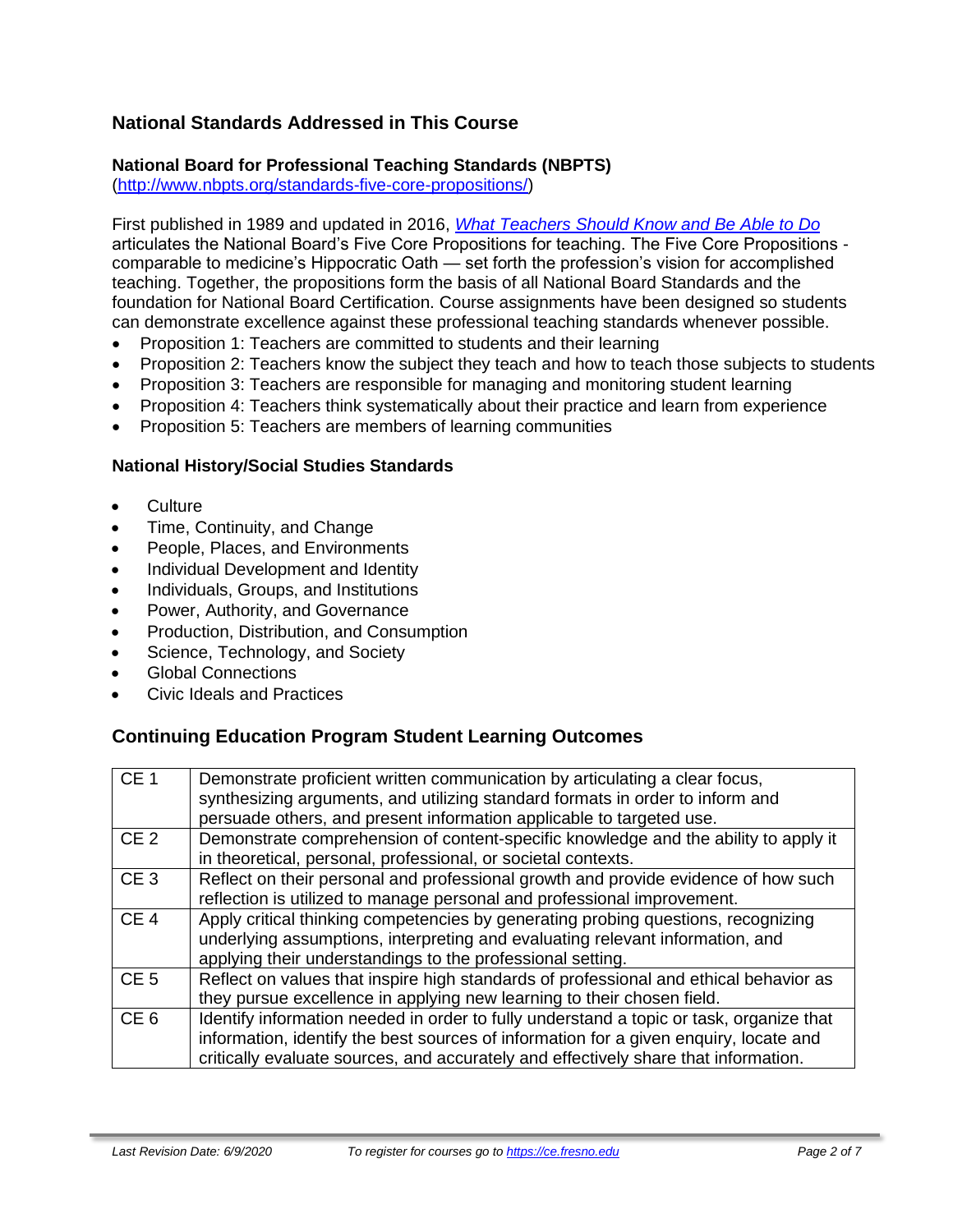# **Student Learning Outcomes (SLOs) for This Course**

| <b>Student Learning Outcomes for This Course</b><br>By the end of this course student will be able to:                                                 | <b>National Standards</b><br><b>Addressed in This</b><br>Course* | Continuing<br><b>Education Program</b><br><b>Student Learning</b><br><b>Outcomes</b><br>Addressed** |
|--------------------------------------------------------------------------------------------------------------------------------------------------------|------------------------------------------------------------------|-----------------------------------------------------------------------------------------------------|
| 1. gain a thorough knowledge of the National<br>and State Standards in Social Studies.                                                                 |                                                                  |                                                                                                     |
| 2. recognize the rationale as to why these<br>standards are important in meeting the<br>requirements set forth in the State and<br>National standards. |                                                                  |                                                                                                     |
| 3. develop confidence as teachers see their<br>role in this task.                                                                                      |                                                                  |                                                                                                     |
| 4. share their enthusiasm about Social Studies<br>with their teachers who in turn will see<br>school as a meaningful place to be.                      |                                                                  |                                                                                                     |

\* Please refer to the section on **National Standards Addressed in This Course**

\*\* Please refer to the section on **Continuing Education Program Student Learning Outcomes**

# **Topics, Assignments, and Activities**

| <b>Module</b><br><b>Module Assignments and Activities</b><br><b>Module Title</b> |                                                                                                                   | <b>Points</b><br><b>Possible</b> |
|----------------------------------------------------------------------------------|-------------------------------------------------------------------------------------------------------------------|----------------------------------|
| <b>Welcome Module</b>                                                            | <b>Course Syllabus</b><br>٠<br>Introduce Yourself Forum<br><b>Moodle Online Tutorial</b><br>$\bullet$             |                                  |
| <b>Module 1 - Current Events</b>                                                 | On-track Students (Teachers with students) -<br>$\bullet$                                                         |                                  |
| Module 2 - Local<br>Communities                                                  | Choose 15 Lessons from the materials included with<br>this course and present them to your class or a             |                                  |
| <b>Module 3 - Countries</b>                                                      | group of students. Complete 15 Forums based on                                                                    |                                  |
| <b>Module 4</b> $-$ Community and<br><b>State</b>                                | the Lessons taught. Check the complete<br>assignment list on the Grading Rubric.                                  |                                  |
| <b>Module 5 - Government</b>                                                     | Off-track Students (Teachers without students) -<br>$\bullet$                                                     |                                  |
| <b>Module 6</b> $-$ High School<br>Lessons                                       | Review 30 Lessons using the Forum prompt for that<br>particular Lesson. You do not need to actually               |                                  |
| <b>Module 7 - Government</b><br>Concepts                                         | present these Lessons to students. Check the<br>complete assignment list on the Grading Rubric.                   |                                  |
| <b>Module 8 - Experiences</b><br>and Conclusion                                  | Upon completion of your Forum assignments, your<br>$\bullet$<br>instructor will contact you via phone or email to |                                  |
| <b>Module <math>9 -</math></b> Lessons for<br>Grades 4-6                         | discuss your work. Responses will be made by the<br>Instructor each day that posts are made.                      |                                  |
| Course Wrap-up-                                                                  | <b>Final Reflection Forum</b><br>$\bullet$                                                                        |                                  |
| <b>Grading and Evaluation</b>                                                    | <b>Course Evaluation</b><br>$\bullet$                                                                             |                                  |
|                                                                                  | <b>Course Completion Checklist</b>                                                                                |                                  |
|                                                                                  | <b>Grade Request / Transcript Request</b>                                                                         |                                  |
|                                                                                  | <b>TOTAL POINTS</b>                                                                                               | 100 points                       |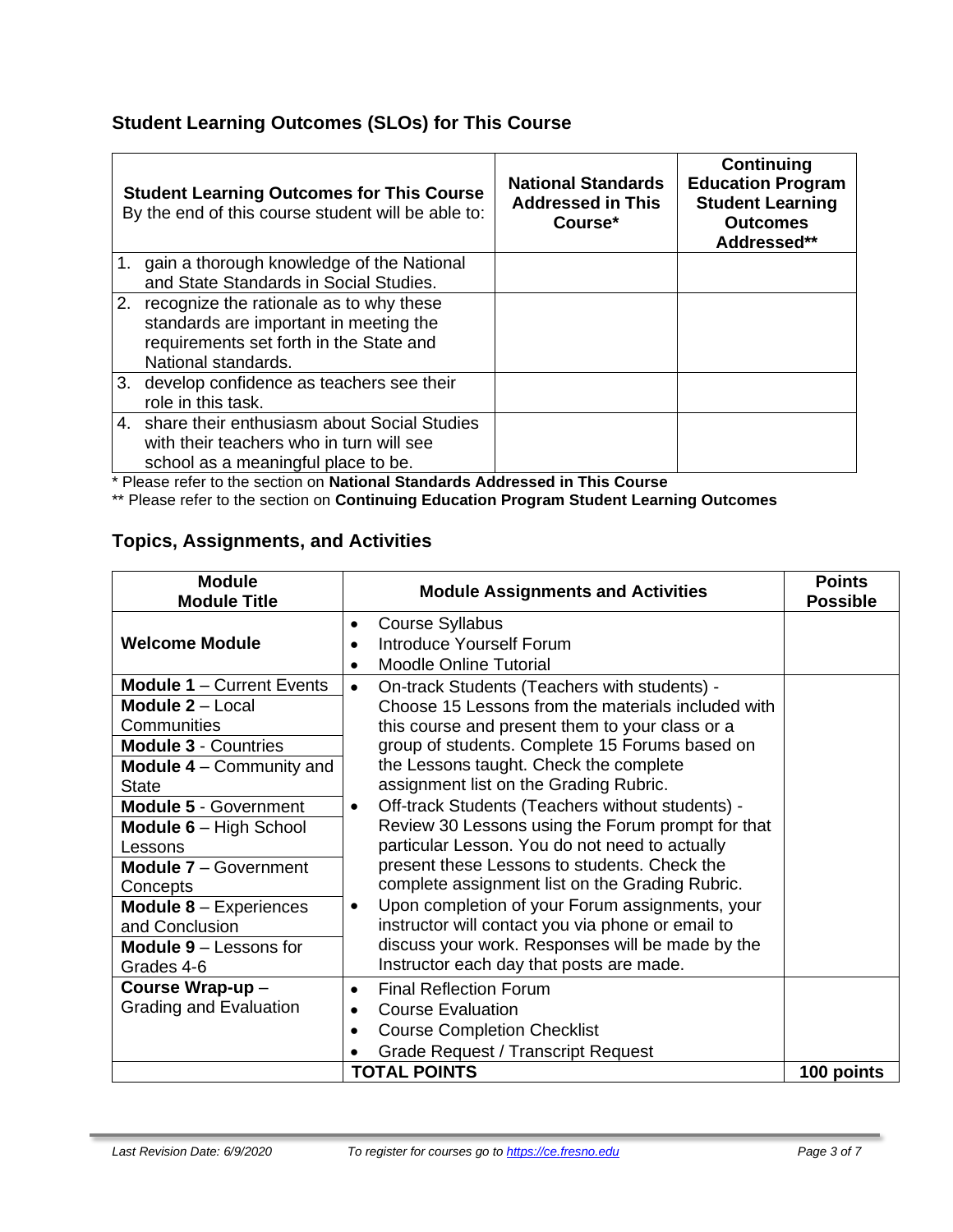# **Grading Policies, Rubrics, and Requirements for Assignments**

## **Grading Policies**

- Assignments will be graded per criteria presented in the course rubrics.
- $\bullet$  A = 90-100% and B = 80-89%, (anything below 80% will not receive credit.)
- The discernment between an A or a B letter grade is at the discretion of the instructor based on the quality of work submitted (see course rubrics).
- Coursework falling below a B grade will be returned with further instructions.
- All assignments must be completed to receive a grade and are expected to reflect the quality that teacher-training institutions require of professional educators. If completed assignments do not meet this standard, students will be notified with further instructions from the instructor.

| Grade     | Percentage | <b>Description</b> | <b>Rubric</b>                                                                                                                                                                                   |
|-----------|------------|--------------------|-------------------------------------------------------------------------------------------------------------------------------------------------------------------------------------------------|
| A         | 90-100%    | Excellent          | Meets all course / assignment requirements with<br>significant evidence of subject mastery and<br>demonstration of excellent graduate level professional<br>development scholarship.            |
| B         | 80-89%     | Very Good          | Adequately meets criteria for all course/assignment<br>requirements - demonstrates subject competency with<br>very good graduate level professional development<br>scholarship.                 |
| <b>NC</b> | Below 80%  | Unacceptable       | Does not meet the minimum criteria for all<br>course/assignment requirements and demonstrated<br>little, if any, evidence of acceptable graduate level<br>professional development scholarship. |

#### **Grading Rubrics**

#### **Writing Requirements**

- **Superior:** Writing is clear, succinct, and reflects graduate level expectations. Clearly addresses all parts of the writing task. Maintains a consistent point of view and organizational structure. Include relevant facts, details, and explanations.
- **Standard:** Writing is acceptable with very few mistakes in grammar and spelling. Addresses most parts of the writing task. Maintains a mostly consistent point of view and organizational structure. Include mostly relevant facts, details, and explanations.
- **Sub-standard:** Writing contains noticeable mistakes in grammar and spelling. Does not address all parts of the writing task. Lacks a consistent point of view and organization structure. May include marginally relevant facts, details, and explanations.

#### **Lesson Plan Requirements**

- **Superior:** Instructional goals and objectives clearly stated. Instructional strategies appropriate for learning outcome(s). Method for assessing student learning and evaluating instruction is clearly delineated and authentic. All materials necessary for student and teacher to complete lesson clearly listed.
- **Standard:** Instructional goals and objectives are stated but are not easy to understand. Some instructional strategies are appropriate for learning outcome(s). Method for assessing student learning and evaluating instruction is present. Most materials necessary for student and teacher to complete lesson are listed.
- **Sub-standard:** Instructional goals and objectives are not stated. Learners cannot tell what is expected of them. Instructional strategies are missing or strategies used are inappropriate.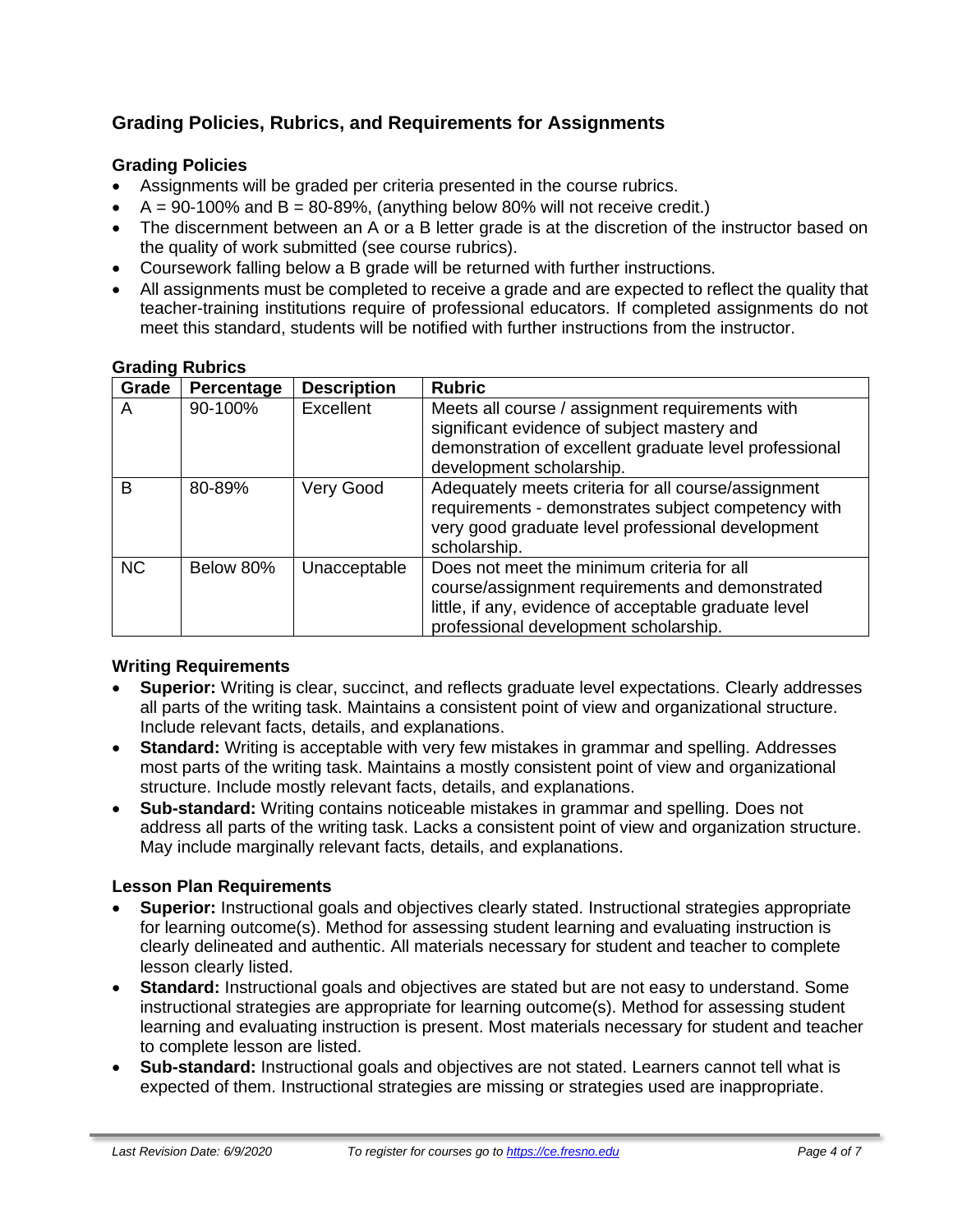Method for assessing student learning and evaluating instruction is missing. Materials necessary for student and teacher to complete lesson are missing.

#### **Discussion Forum Requirements**

- **Superior:** Response was at least 1 page (3 fully developed paragraphs) in length. Thoroughly answered all the posed questions, followed all the assignment directions, proper grammar and no spelling errors. Language is clear, concise, and easy to understand. Uses terminology appropriately and is logically organized.
- **Standard:** Response was  $\frac{1}{2}$  to 1 page in length (2-3 fully developed paragraphs). Answered all the questions but did not provide an in-depth analysis, followed most of the assignment directions, proper grammar and no spelling errors. Language is comprehensible, but there a few passages that are difficult to understand. The organization is generally good.
- **Sub-standard:** Response was less than ½ page in length (1 paragraph). Did not answer all the required questions and/or statements or responses were superficial, vague, or unclear, did not follow the assignment directions, many grammar and spelling errors. Is adequately written, but may use some terms incorrectly; may need to be read two or more times to be understood.

# **Instructor/Student Contact Information**

Throughout the course participants will be communicating with the instructor and their classmates on a regular basis using asynchronous discussion forums. A virtual office is utilized for class questions and students are provided with instructor contact information in the event they want to make email or phone contact. In addition, students are encouraged to email or phone the instructor at any time. Students will also receive feedback on the required assignments as they are submitted.

# **Discussion Forums**

Participation is an important expectation of this course and all online courses. Online discussions promote reflection and analysis while allowing students to appreciate and evaluate positions that others express. While students may not be engaging with the same students throughout this course they will be expected to offer comments, questions, and replies to the discussion question whenever possible. The faculty role in the discussion forum is that of an observer and facilitator.

# **Coursework Hours**

Based on the Carnegie Unit standard, a unit of graduate credit measures academic credit based on the number of hours the student is engaged in learning. This includes all time spent on the course: reading the textbook, watching videos, listening to audio lessons, researching topics, writing papers, creating projects, developing lesson plans, posting to discussion boards, etc. Coursework offered for FPU Continuing Education graduate credit adheres to 45 hours per semester unit for the 900-level courses. Therefore, a student will spend approximately 135 hours on a typical 3-unit course.

# **Services for Students with Disabilities**

Students with disabilities are eligible for reasonable accommodations in their academic work in all classes. In order to receive assistance, the student with a disability must provide the Academic Support Center with documentation, which describes the specific disability. The documentation must be from a qualified professional in the area of the disability (i.e. psychologist, physician or educational diagnostician). Students with disabilities should contact the Academic Support Center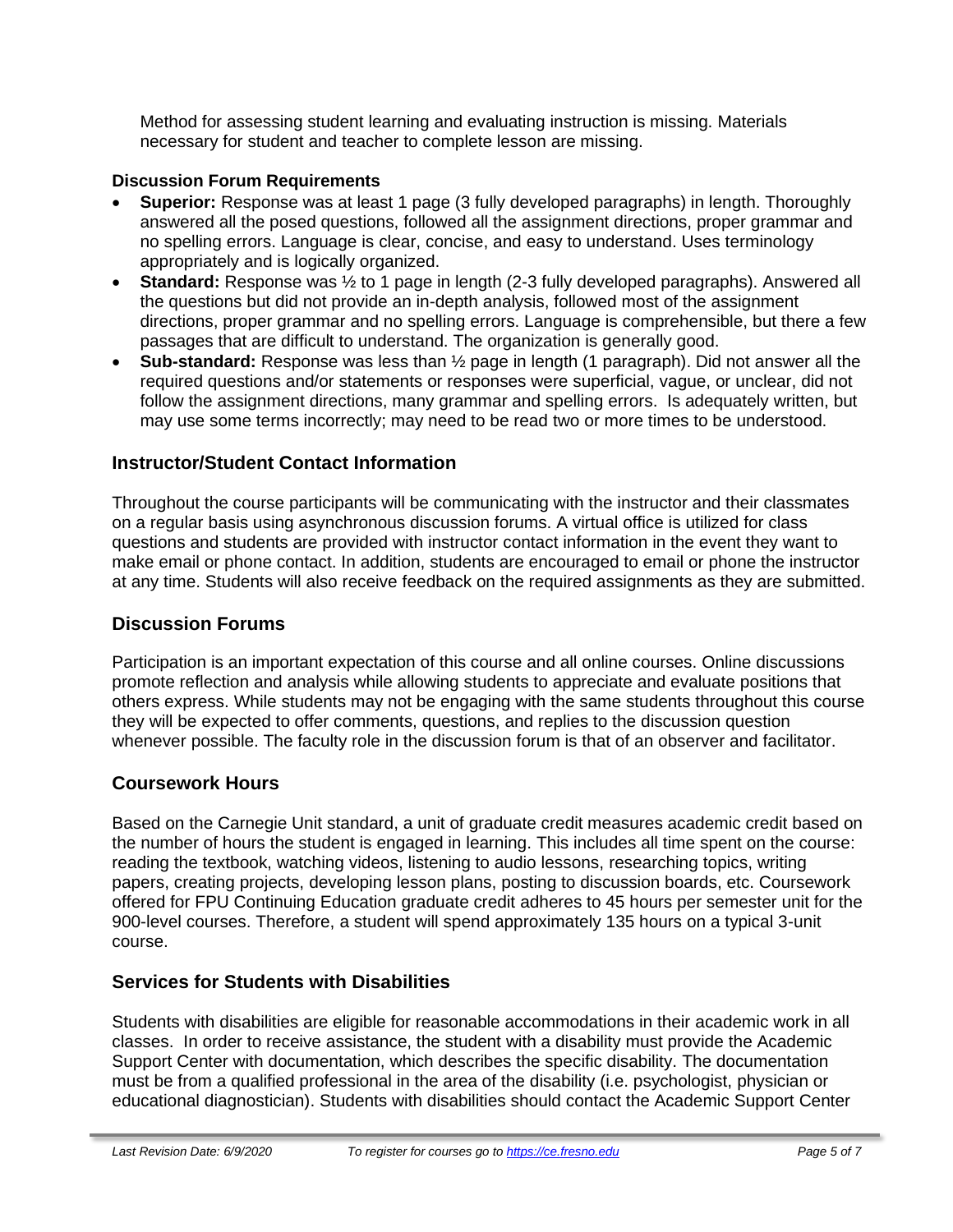to discuss academic and other needs as soon as they are diagnosed with a disability. Once documentation is on file, arrangements for reasonable accommodations can be made. For more information and for downloadable forms, please go to [https://www.fresno.edu/students/academic](https://www.fresno.edu/students/academic-support/services-students-disabilities)[support/services-students-disabilities.](https://www.fresno.edu/students/academic-support/services-students-disabilities)

# **Plagiarism and Academic Honesty**

All people participating in the educational process at Fresno Pacific University are expected to pursue honesty and integrity in all aspects of their academic work. Academic dishonesty, including plagiarism, will be handled per the procedures set forth in the Fresno Pacific University Catalogue <https://www.fresno.edu/students/registrars-office/academic-catalogs>

# **Technology Requirements**

To successfully complete the course requirements, course participants will need Internet access, can send and receive email, know how to manage simple files in a word processing program, and have a basic understanding of the Internet. Please remember that the instructor is not able to offer technical support. If you need technical support, please contact your Internet Service Provider.

**Moodle:** This course will be delivered totally online. Moodle is a learning management system that provides students access to online resources, documents, graded assignments, quizzes, discussion forums, etc. Moodle is easy to learn and has a friendly user interface. To learn more about Moodle, go to [https://docs.moodle.org/33/en/Student\\_FAQ.](https://docs.moodle.org/33/en/Student_FAQ) There are also some student tutorials on the Center for Online Learning website at Fresno Pacific University - [https://col.fresno.edu/student.](https://col.fresno.edu/student)

**Moodle Site Login and Passwords:** Students will need to have internet access to log onto [https://ce-connect.fresno.edu.](https://ce-connect.fresno.edu/) The username and password numbers for Moodle access will be sent to you by the university using the email address you submitted at the time of registration. The instructor will then contact you with a welcome communication. If you need help with your username and password recovery, please contact the Continuing Education office at (800) 372- 5505 or (559) 453-2000 during regular office hours - Mon-Fri 8:00 am to 5:00 pm. or email them at [prof.dev@fresno.edu.](mailto:prof.dev@fresno.edu)

**Getting Help with Moodle:** If you need help with Moodle, please contact the Center for Online Learning (COL), by telephone or the website. Help by phone (559) 453-3460 is available Mon-Thurs 8:00 am to 8:00 pm and on Fridays from 8:00 am to 5:00 pm, or by filling out a "Request Services" form at [https://col.fresno.edu/contact/request-services.](https://col.fresno.edu/contact/request-services) Please identify that you are with the "School = Continuing Education".

# **Final Course Grade and Transcripts**

When all work for the course has been completed, students will need to logon to the Continuing Education website [\(https://ce.fresno.edu/my-account\)](https://ce.fresno.edu/my-account) and "Request Final Grade". Once the instructor receives the requests and submits the grade online, students may log back in to view their Final Grade Report or order transcripts online. Please allow at least two weeks for the final grade to be posted. For more information, see the Continuing Education Policies and Procedures at [https://ce.fresno.edu/ce-policies-and-procedures.](https://ce.fresno.edu/ce-policies-and-procedures)